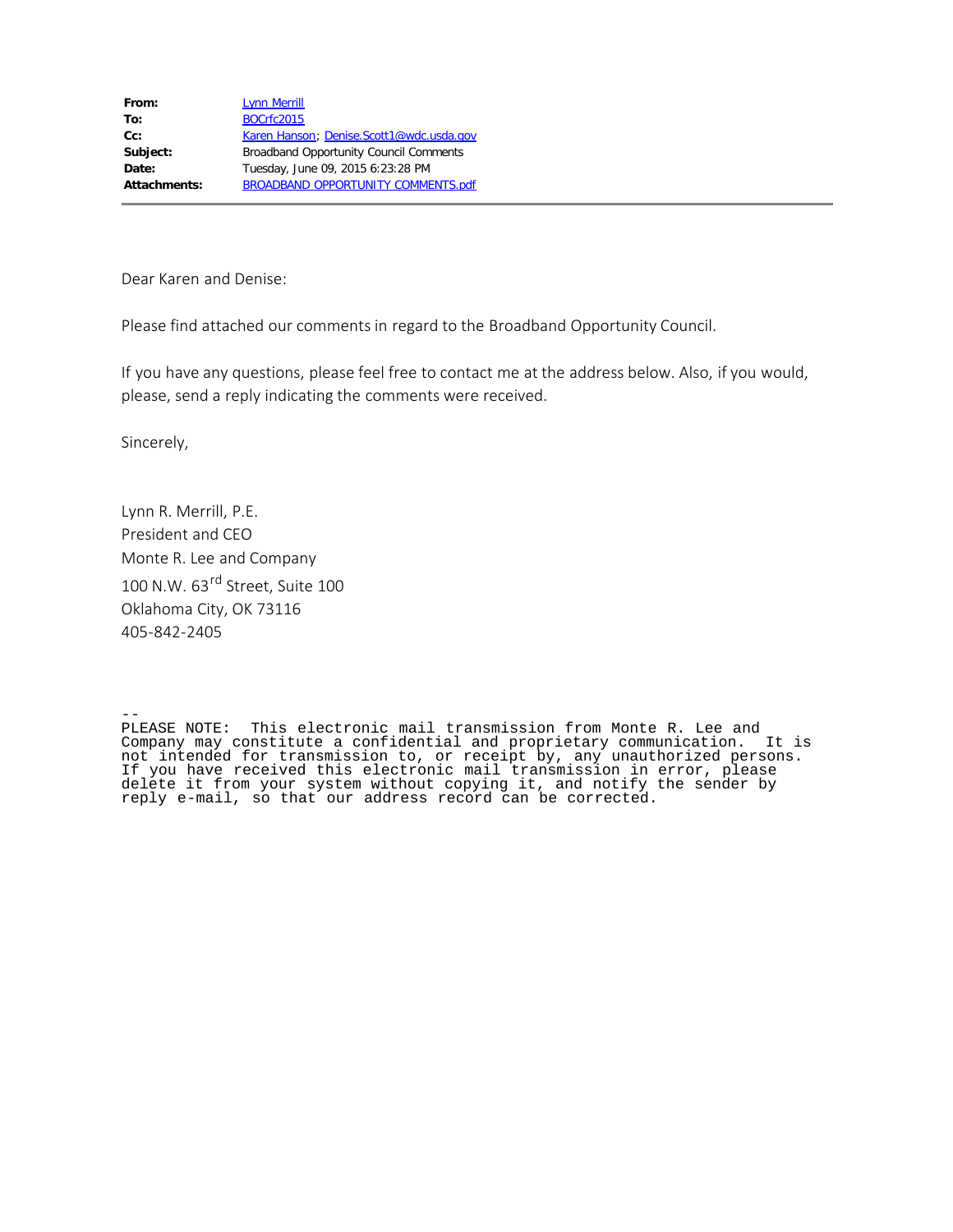### Before the

#### Departments of Agriculture Rural Development

And

# Department of Commerce NTIA

Broadband Opportunity Council

In the Matter of NTIA Docket No. 1540414365-5365-01

## **COMMENTS OF MONTER. LEE AND COMPANY**

 $\mathcal{E}$ 

Monte R. Lee and Company (MRL) appreciates the opportunity to offer comments on the above captioned proceeding. The Broadband Opportunity Council established by the Presidential Memorandum entitled Expanding Broadband Deployment and Adoption by Addressing Regulatory Barriers and Encouraging Investment and Training is a step in the right direction to advancing broadband in the rural areas.

The Councils four objectives are to (i) engage with industry and other stakeholders to understand ways the government can better support the need of communities seeking to expand broadband access and adoption; (ii) identify regulatory barriers unduly impeding broadband deployment, adoption or competition; (iii) survey and report back on existing programs that currently support or could be modified to support broadband competition, deployment of adoption; (iv) take all necessary actions to remove these barriers and realign existing programs to increase broadband competition deployment and adoption.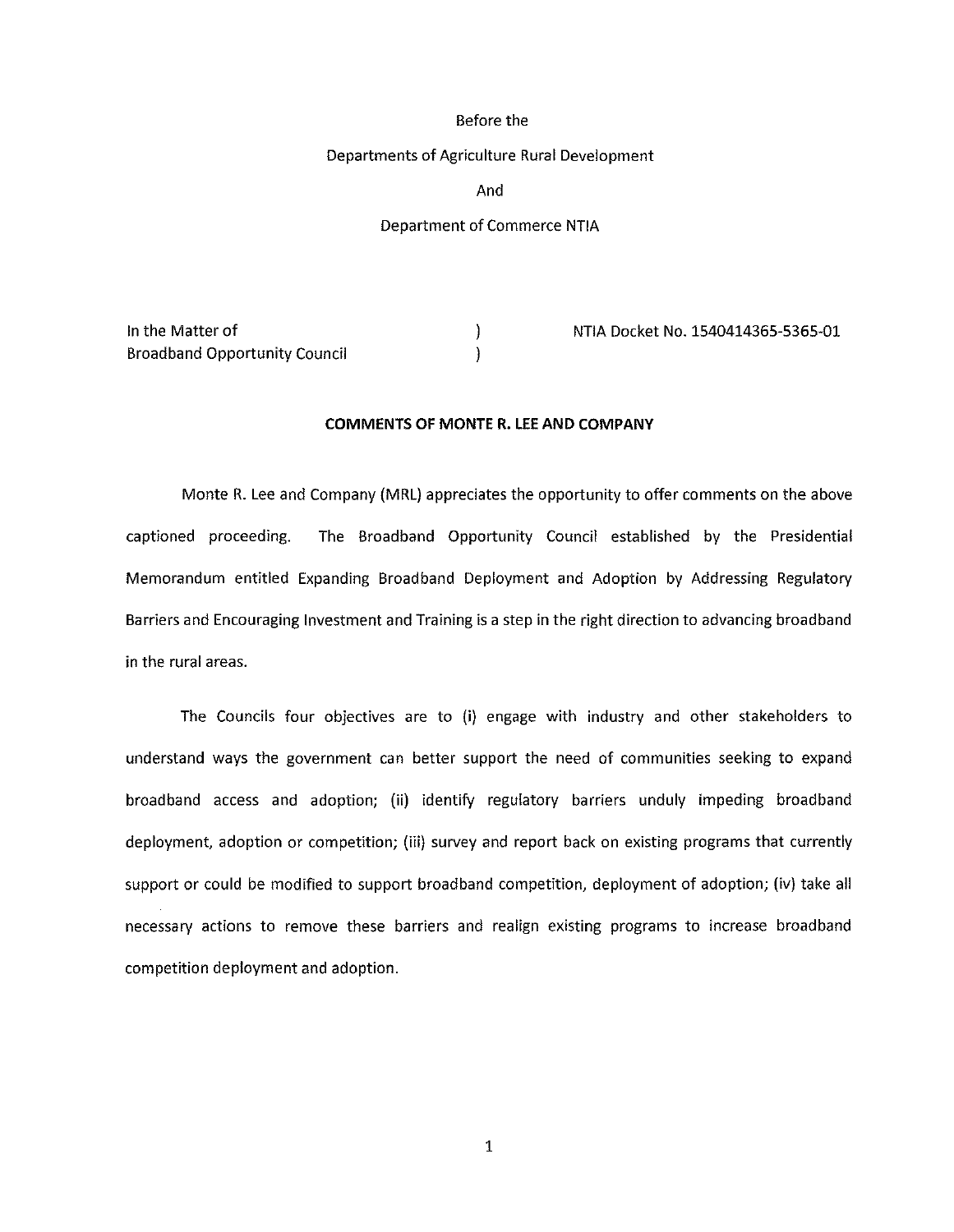#### **BACKGROUND**

MRL is a consulting engineering firm providing engineering designs to Rural Broadband Service Providers. MRL specializes in outside plant fiber design, RF designs and inspection services. MRL also completes for its clients Broadband and Traditional Telephone loan applications. MRL has five registered professional engineers covering 30 states. On a daily basis, MRL works with Federal, State, County and Local agencies while developing plans and obtaining permits for fiber or wireless construction projects.

**The following is our response to Question #5. How can the federal government best collaborate with stakeholders (state, local, and tribal governments, philanthropic entities, industry, trade associations, consumer organizations, etc.) to promote broadband adoption and deployment?** 

# **I. RUS provide staff to consult with Standards Groups**

RUS needs to be actively involved in the standards bodies to ensure requirements specific to rural broadband are considered during the specification development stage. The standards bodies currently have few or no members from rural industry which are necessary to inject rural design requirements to future specification. By RUS placing one staff member on critical standards groups, RUS would be able to, during the standard development phase, indicate how a particular setting or design parameter would impact rural design and costs for construction. Most specifications for FTTH are designed around suburban designs. Having a rural voice at standards bodies would help extend the design limits to include rural areas and make products used in the rural areas efficient for plant design, thus reducing the overall cost of construction and operation.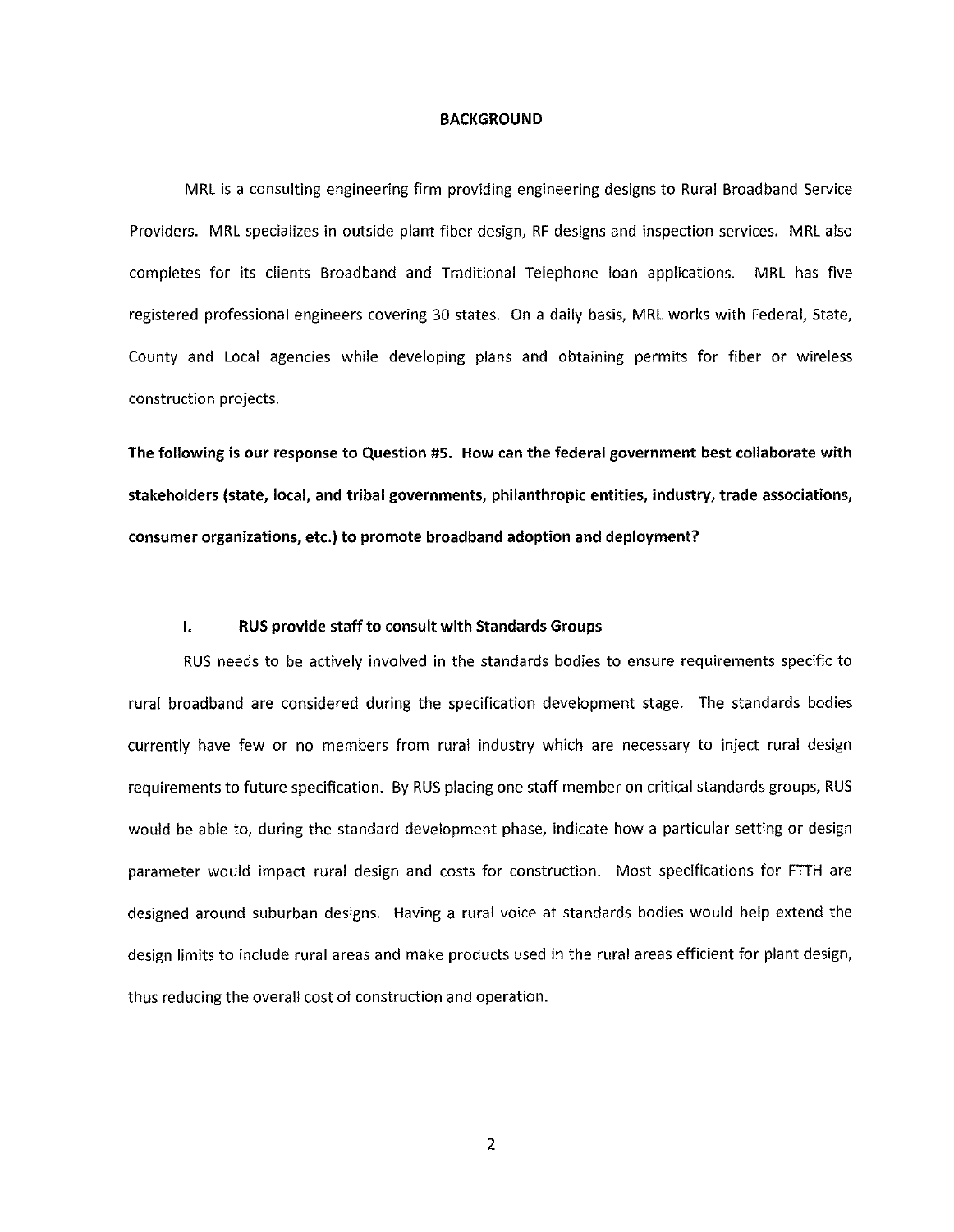The rural operators are a test bed for manufacturer's new products. The small service providers have one or two technicians making it easy for manufacturers to train. The service and order management systems and alarm monitoring systems are also much simpler to modify to accommodate new products. The rural carriers small size make it easy for new manufacturer's products to be implemented, versus the stringent test lab requirements placed on manufacturers before they are allowed to enter the larger service provider markets.

RUS is the perfect vehicle for staffing standards bodies. RUS staff understands both technical engineering issues for FTTH placement, along with the economic issues facing rural providers. Coupling the rural operator's receptiveness for FTTH product test beds with new RUS staffing of standards bodies would create a great advantage in developing broadband products for use in both the rural and suburban areas. The extra investment in staff by RUS for standards work would directly impact rural network cost by reducing excessive amounts of capital being spent for products designed strictly for suburban environments.

### **11. Develop a Shot Clock for Permits Approvals**

Too many projects are being untimely delayed due to no deadlines set for agency responses and for poor or lack of communication back to the applicant. Once a permit has been filed for the placement of facilities on Federal lands, the Council should consider making a recommendation on setting "shot clocks" to obtain a timely response on the status of the permit. Federal agencies involved in the permitting process should be required to respond back to an applicant within 30 days to avoid unnecessary delays in the project construction timeline. If additional environmental surveys are required, the Federal permitting agency should indicate the specific requirements in their initial response, as well as an anticipated completion date. Additionally, the Federal permitting agency should be required to report back to the applicant every 30 days on the progress of the surveys to ensure broadband construction can be completed in a timely manner.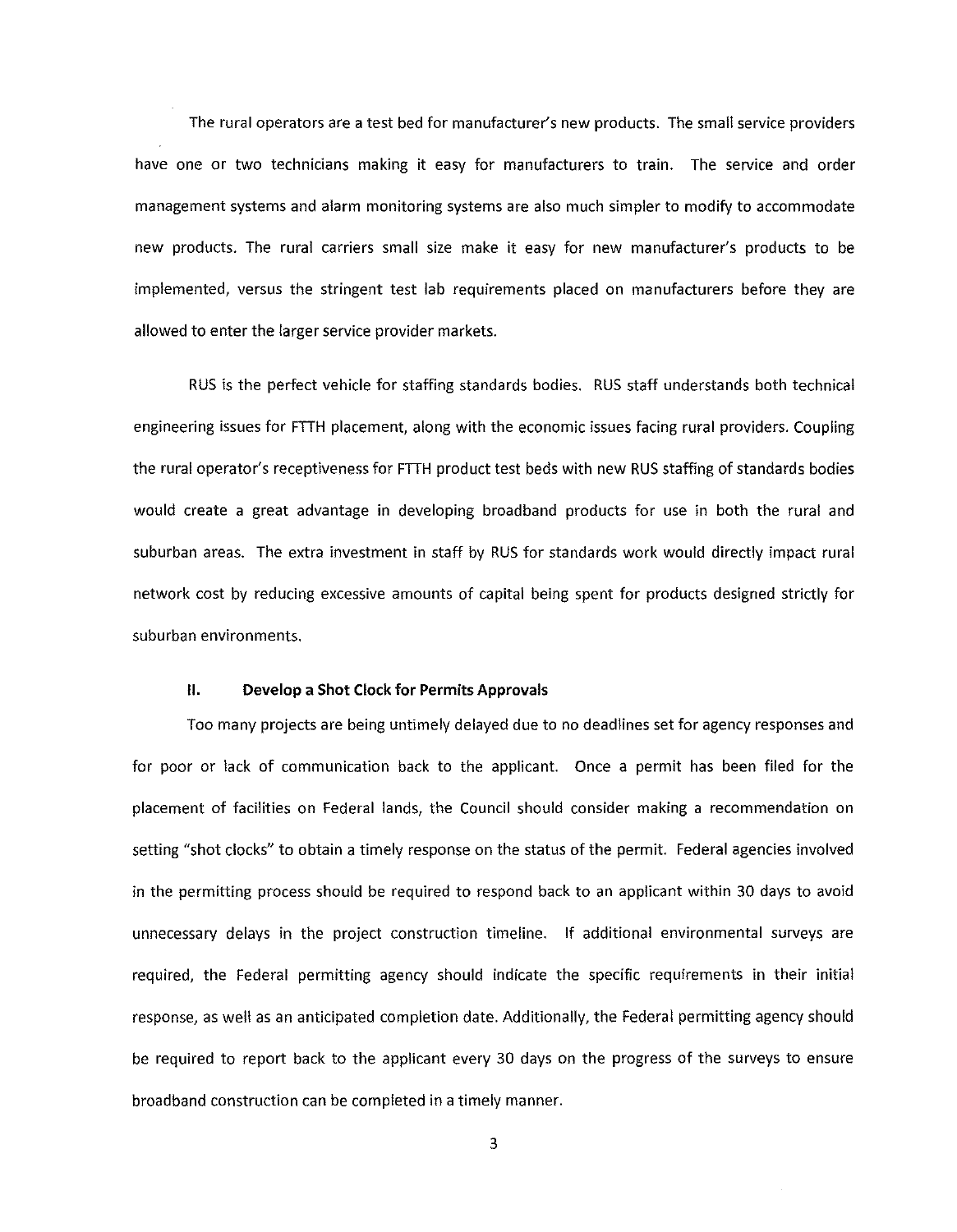# **Ill. Develop Suggested Standards for State, County and Local Permit Fees for Broadband Communications**

States, Counties and Local governments are looking for ways to raise revenues to support the local governments. Use of permit fees is one such source for additional revenue. Service providers willingly file permits to cross or parallel roads. However the fees being charge are creating an economic hardship on the construction to individual homes or business. Permit fees to cross roads to place drops to broadband subscribers has risen to as high as \$500 per filing. In many cases, when this cost is applied it becomes unfeasible to economically provide broadband service to a rural customer and, likewise, becomes a determining factor in deciding who does and does not get broadband. The Council should analyze fees charged and how they directly impact the placement of broadband in rural areas. The council could provide a recommended guide for the permit fees for communications facilities. The guide would help local governments understand the impacts of fees, giving them a better understanding on how to base requirements.

# **IV. RUS Loan Funding Changes**

RUS has a limited amount of funds available within the Broadband program. The funding for the program has been greatly reduced from the years prior to the BIP program. RUS's traditional Telephone Loan Program has a large amount of unused funds. The traditional Telephone loan funds will be under used until the FCC finalizes on a method for ROR carriers to cover the costs on future broadband investment. Once the FCC finalizes on a method where ROR carriers can project with certainty revenue recovery, the demand for loan funds will increase to exceed the current level of funding.

The unused Telephone Loan Program funds could easily be used today if the duplication of services definition was changed. The Telephone Loan Program funds are set for a distinct purpose where duplication of phone service is not allowed. In many rural areas phone service is available but broadband at the speeds identified by RUS are not. RUS should change the duplication of service rule to